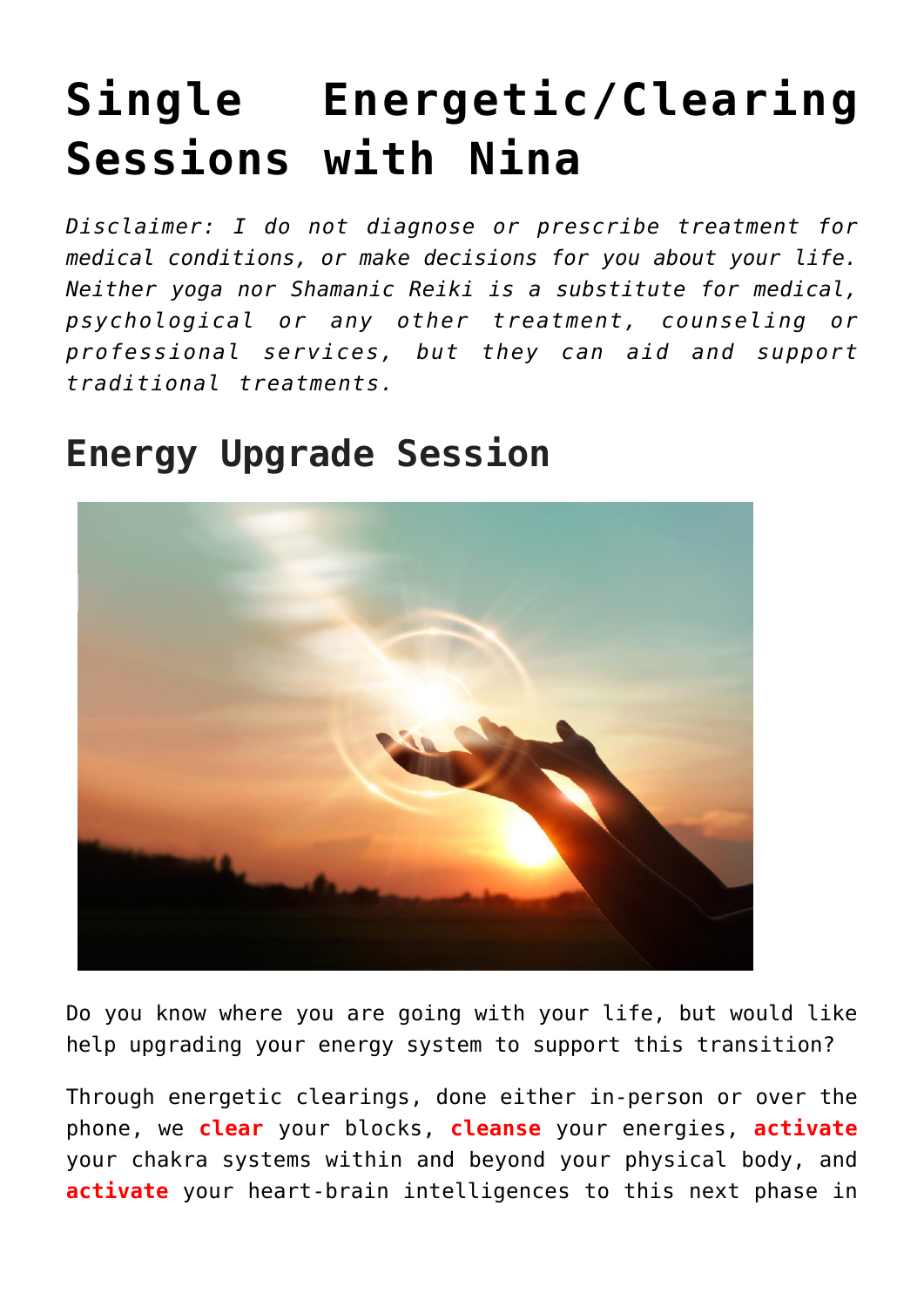your life.

SO you can create and manifest with ease and in RIGHT alignment with your intention and purpose.

*These types of ENERGETIC RESET sessions are included in the Deep Dive Coaching Packages, but can be purchased as a onetime session.*

**120 minute session: \$260**

*Virtual sessions available outside Minneapolis-St. Paul.* 

[Schedule an Interest Chat](http://beinghumanlife.com/contact/)

### **BHL (Being Human Life) Energetic Upgrade™**



**BHL (Being Human Life) Energetic Upgrade™** is an accelerated experience for the more advanced spiritual seeker who is living largely aligned and in right relationship with self.

**You have a clear sense of:**

- Who you are
- Your purpose on Earth
- What you are creating OR ready to create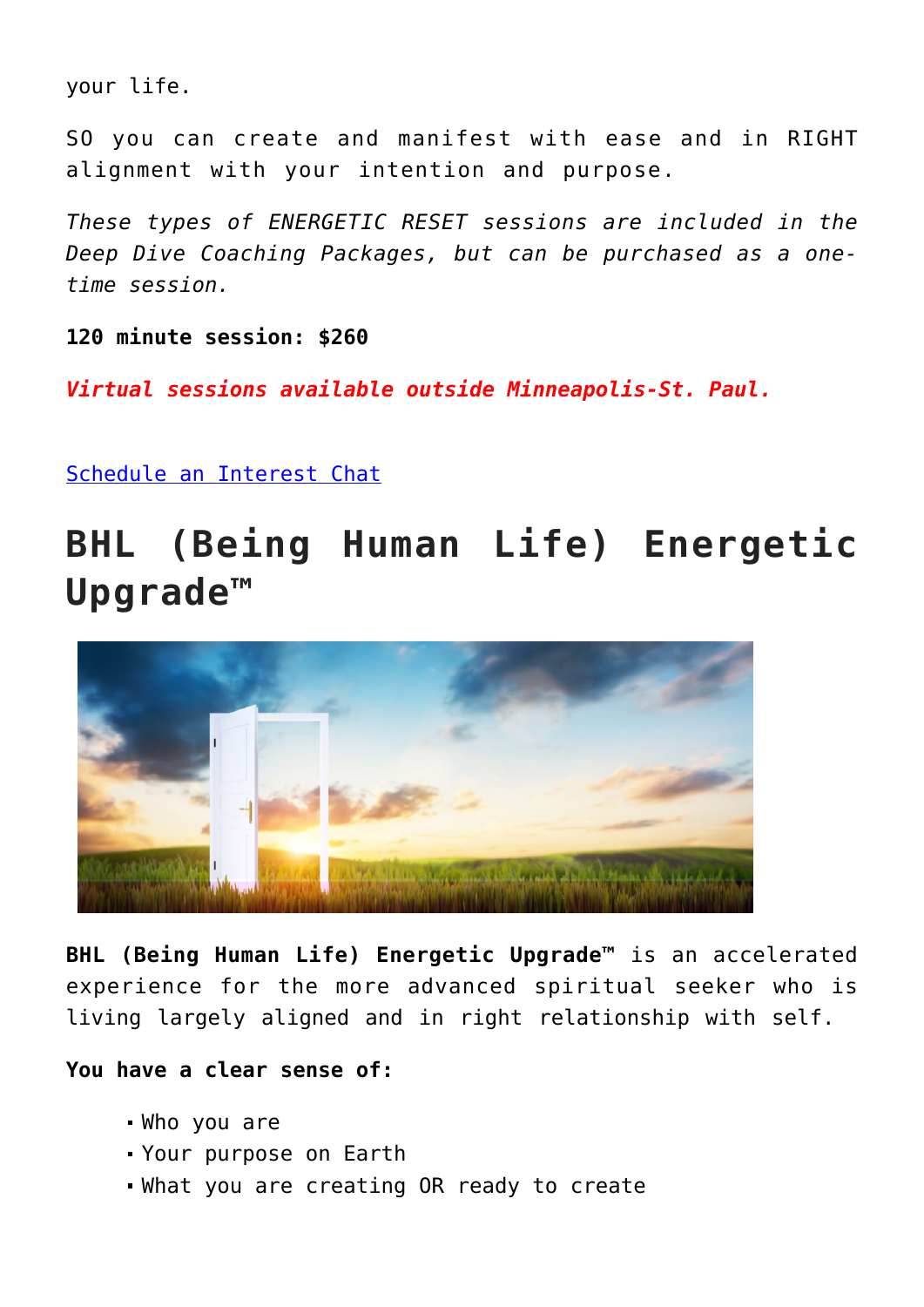This Energetic Upgrade Reset involves a higher octave of applied quantum activations, long-forgotten ancient wisdom teachings, consciousness attunement, energy medicine with Marma Point and restorative holistic principles bridged into one powerful formula that quickly and permanently guides you to release any physical, mental and emotional root blocks, stresses or traumas you may be experiencing or carrying – consciously or subconsciously.

*This work is completed on my REIKI table and is deeply transformative, restful and relaxing, combined with hypnotic induction, deep quantum healing technique and binaural beat and solfeggio sound healing. Tuning forks and other crystalline tools may be included.* 

#### **Healing Deeply**

This session is deeply healing, clearing, cleansing – across and within the levels of the subtle and gross energy bodies – and vibrationally raises your frequency in the heart and mind, energy body, emotional mental and spiritual bodies so that an energetic refinement and fine-tuning occurs.

This is the full spectrum, restorative and abidingly reverent attunement, cleansing and frequency-raising experience that is needed to expand and lift.

[Schedule an Interest Chat](http://beinghumanlife.com/contact/)

## **BHL (Being Human Life) LIVE HIGHER™ ACTIVATION**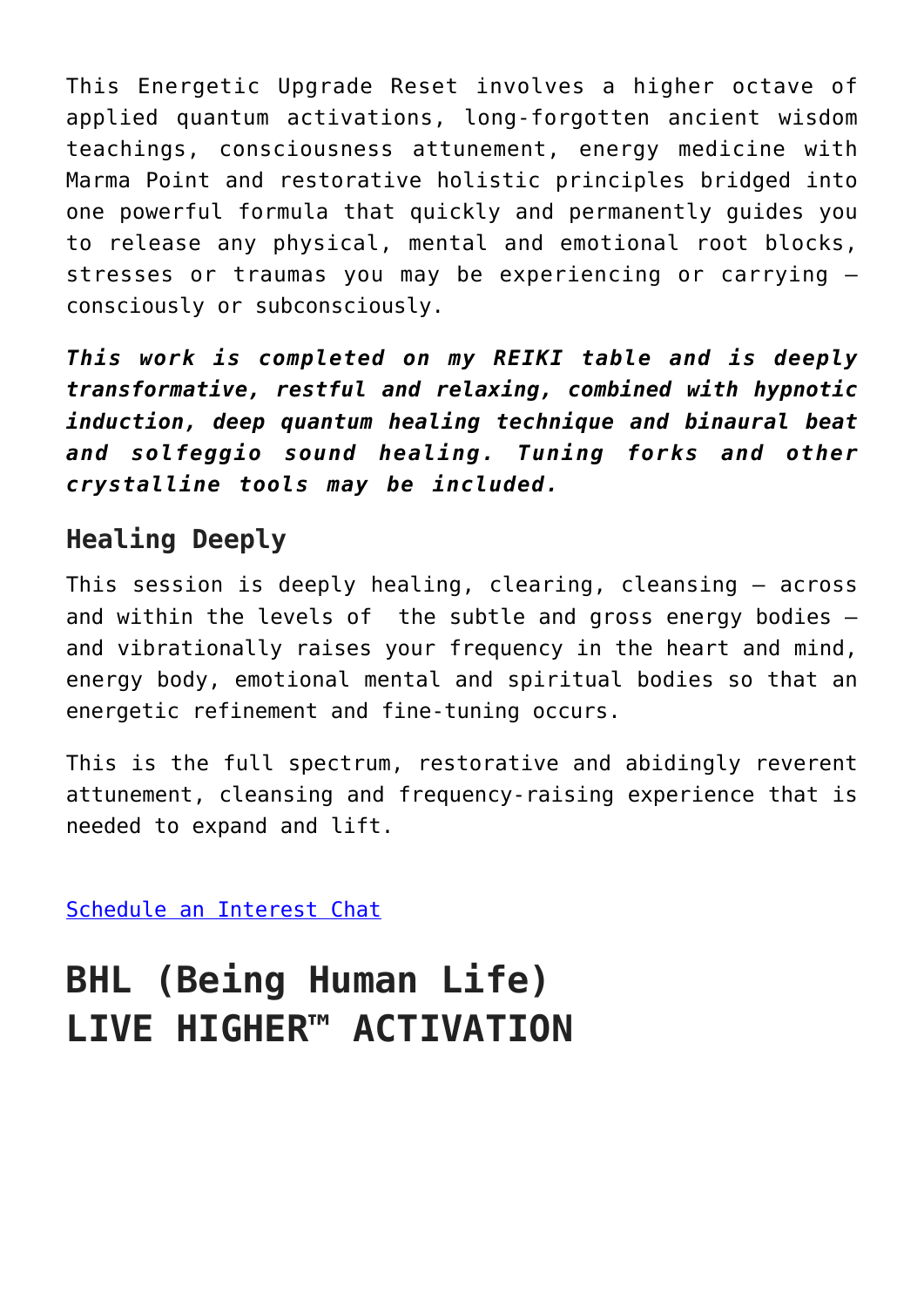

During the LIVE HIGHER Healing Activation, you will be aligned with the high vibration of **unconditional love** and additionally supported by the higher 5th dimensional frequencies and the energies lovingly referred to as "TEAM."

This is a live session and can be completed in-person or virtually, **so it is easy to receive this powerful energetic transmission.**

A follow up email is sent to you containing a synopsis of the activation session to help you integrate the energies in your subtle energetic and gross matter bodies. You will feel the experience in many ways, on many levels.

Be prepared for a bath of infinite peace, joy and love that will shift your perspective, reframe former thoughts and mindset, and lift you into a more calm and relaxed experience in life.

You will feel the melting, dissolving of restrictive, limiting, and judgemental negative thoughts in the presence of the unconditional love frequency flowing from the Divine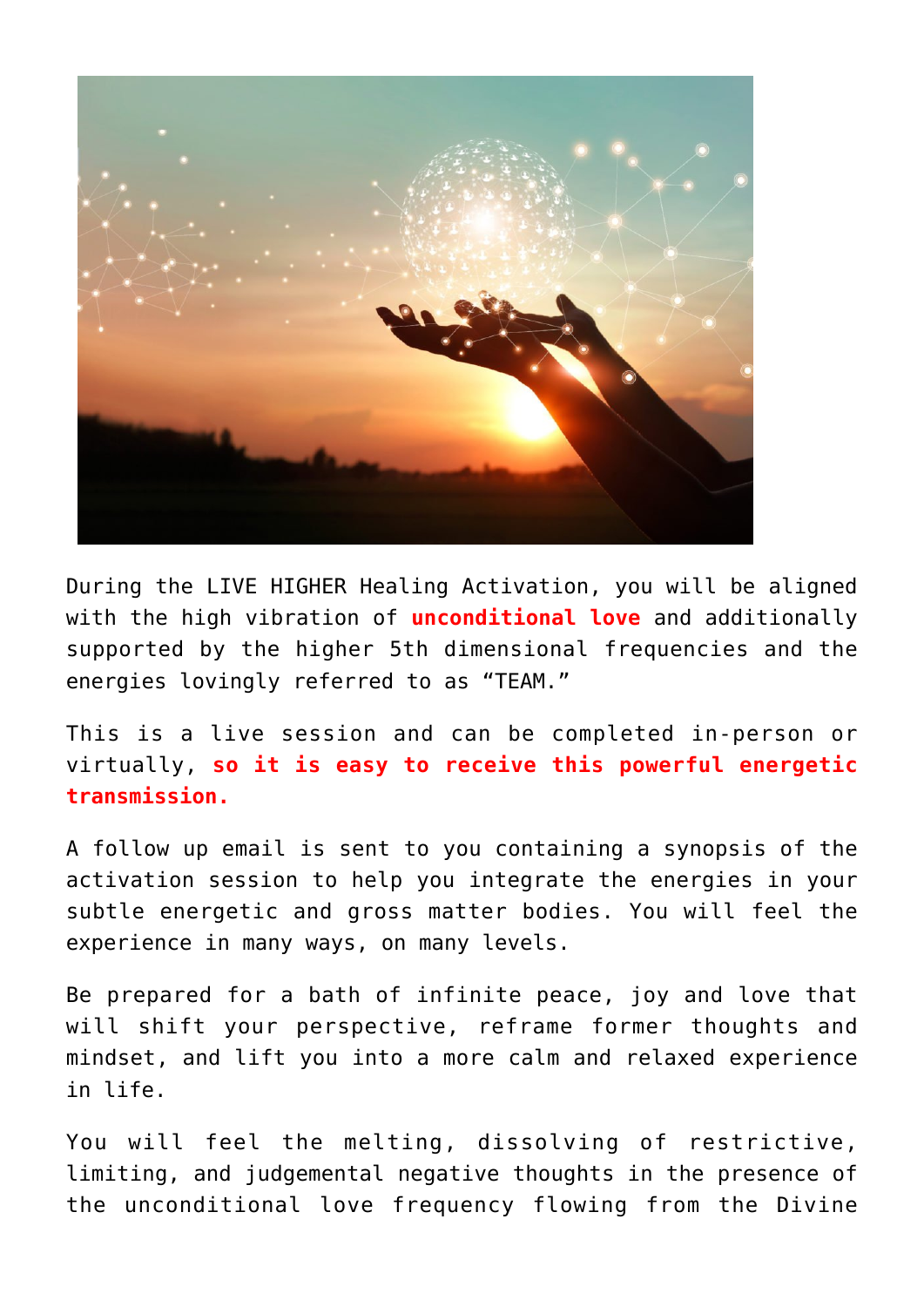presence and your own inner higher self.

This activation offers a sacred, safe and loving environment that gently reconnects you with your Highest Self, which is Divine Love. During the Activation, you may experience bursts of laughter and joy, releasing through tears, and possibly a clearing of pain, physical tension and discomfort that you have been holding in.

You will experience deep relaxation and serenity, tranquility, peace, gratitude, and appreciation for you, your embodiment, and life itself.

**120 minute session: \$260**

[Schedule an Interest Chat](http://beinghumanlife.com/contact/)

### **Advanced Shamanic Reiki Healing Session**